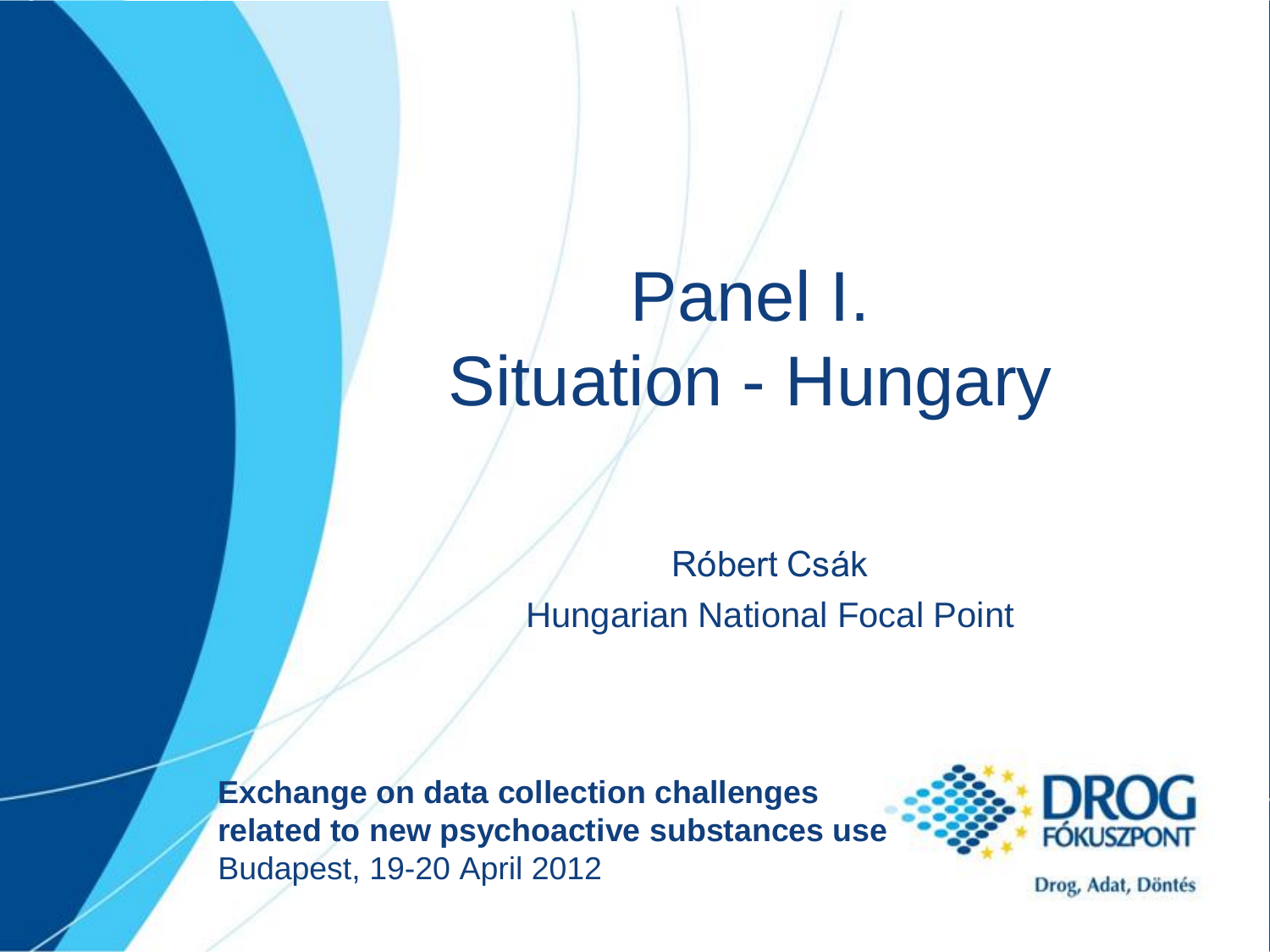#### **Introduction**

- 1. Prevalence and patterns of NPS use
- 2. Consequenses of the spread of NPS use for the treatment and care system
- 3. Answers and recent changes of the control system
- Routine (quantitative) data collection
- Qualitative researches

May 2011: 20 health treatment units, 9 NEP

March 2012: 24 health treatment units, 9 NEP

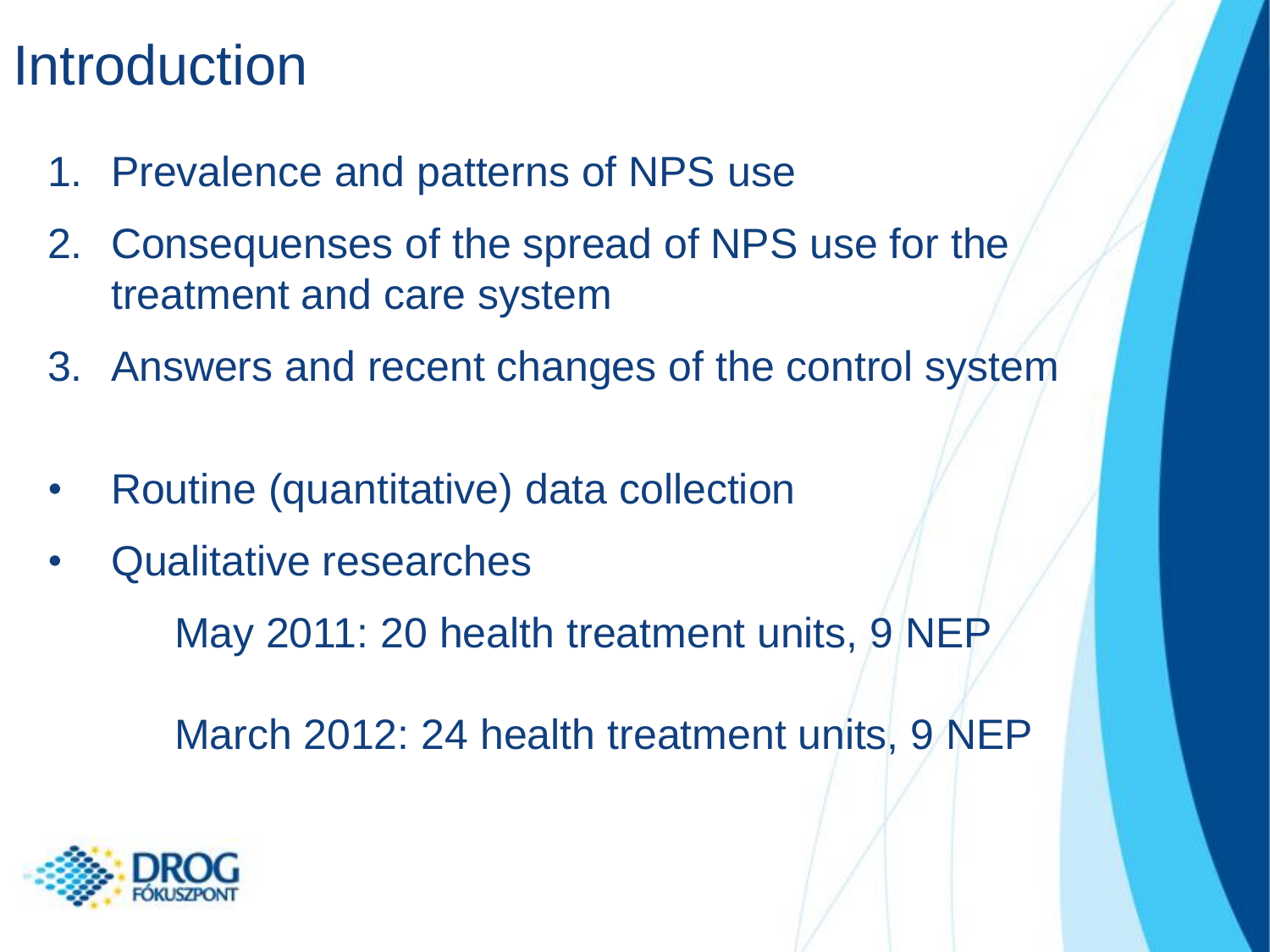The Hungarian market of synthetic substances was completely restructured during the past two years

> Proportion of substances other than THC (forensic laboratories, total) (national level)

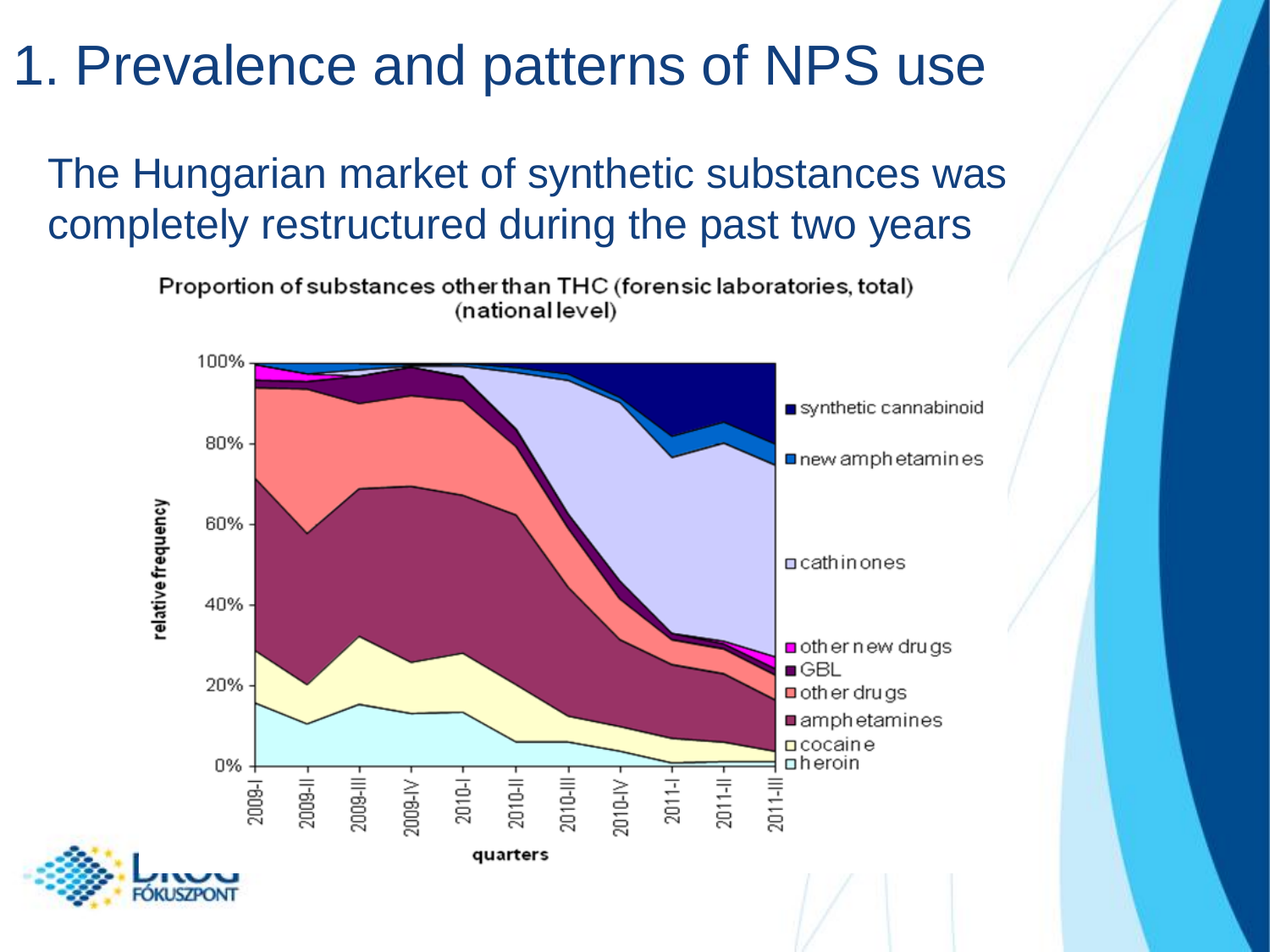- Clients demanding treatment because of the **use of mephedrone**  appeared in higher numbers **from the summer of 2010**.
- Drug users are **young**, mephedrone **widely used** as a secondary substance.
- Mephedrone is **used intensively**, the drug is sniffed or injected several times a day, **more frequently than amphetamines**.
- The harmful consequences of drug use develop rapidly (several service providers reported)
- Besides mephedrone: **appearance of synthetic cannabinoids and other designer drugs** following mephedrone – first of all MDPV.
- Among the causes: low price, easy accessibility, its novelty, presumed low risk.

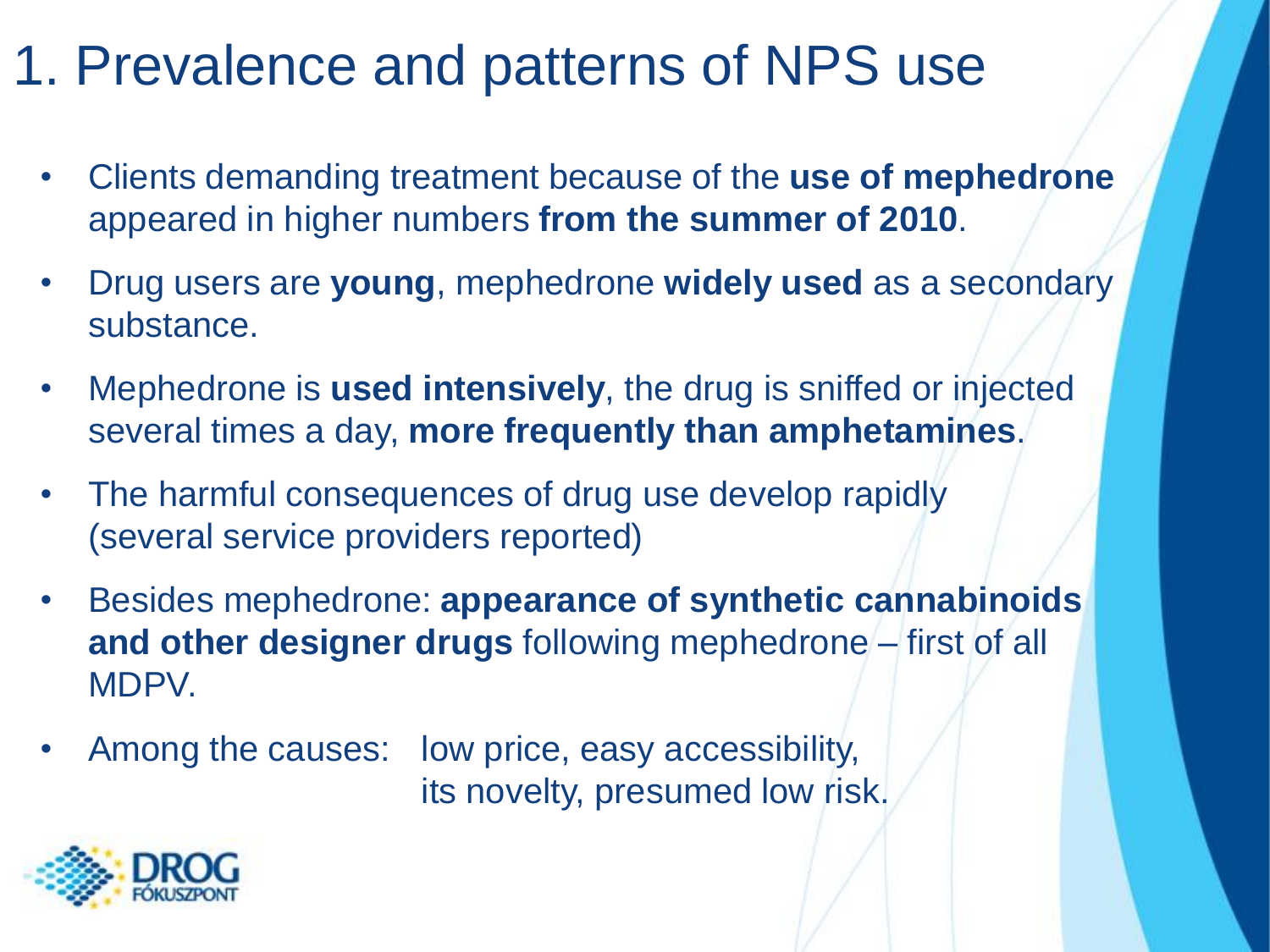Two different patterns of mephedrone use

- Most common:
	- **sniffing** or taking it orally often dissolved in a liquid;
	- typically **partying or recreation**;
	- mostly on **weekends**;
	- young people demanding treatment were **new clients**
- Among IDUs:
	- Typically **older drug users** who have injected other drugs before;
	- **changed** over to mephedrone;
	- injected themselves **several times a day;**
	- **increased demand** for syringes.

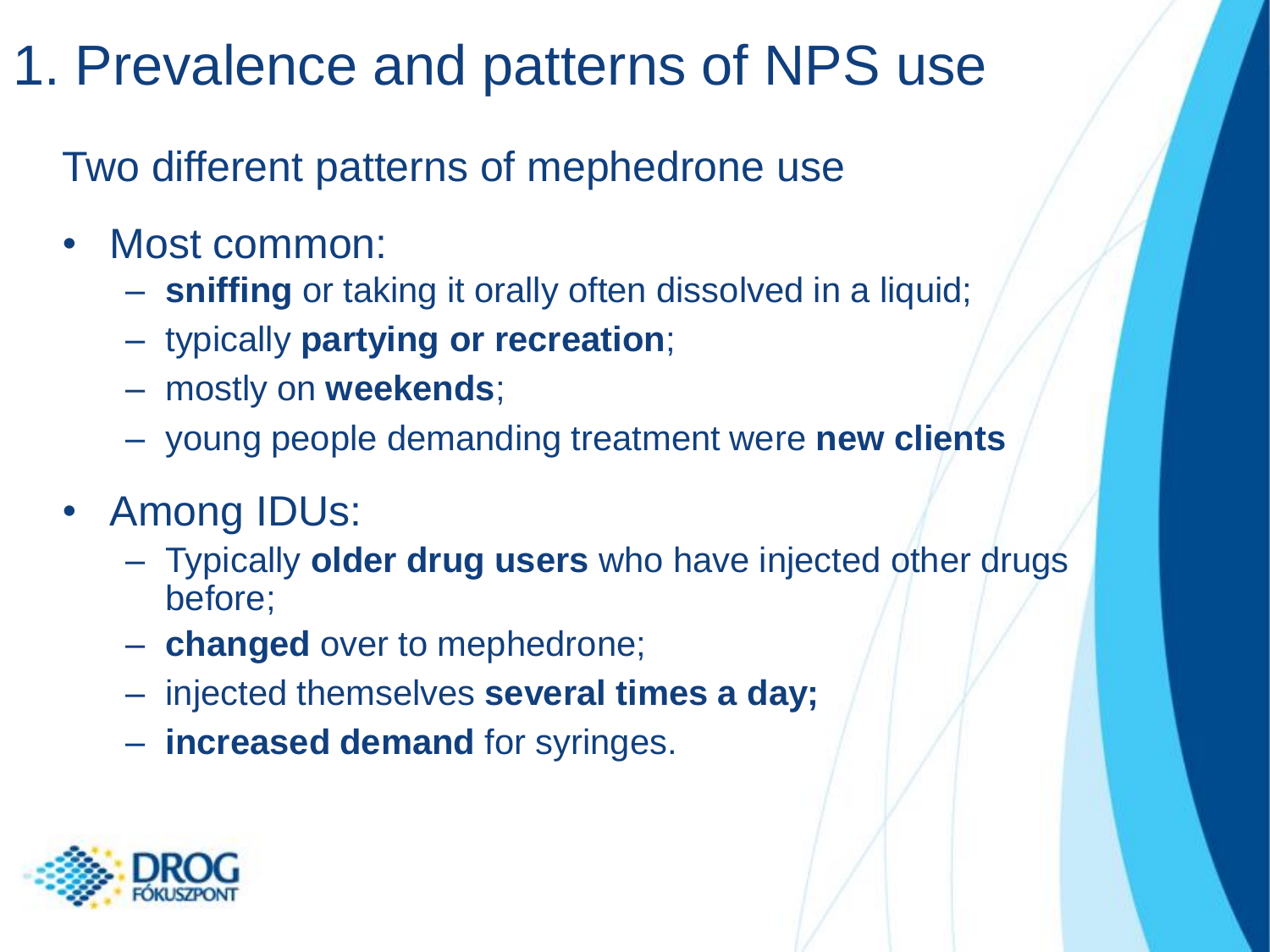Recent trends and patterns (2011)

- In many cases NPS are **secondary substances**
- Most frequently mentioned new drug: **MDPV**
- MDPV  $\rightarrow$  paranoia, psychotic episodes, weight loss ask for treatment after short period of use…
- **Polydrug use**

no "drug of choice", using what is available

- Not hiding, **use in public places**
- Big **differences in prevalence**

regional? type of service?

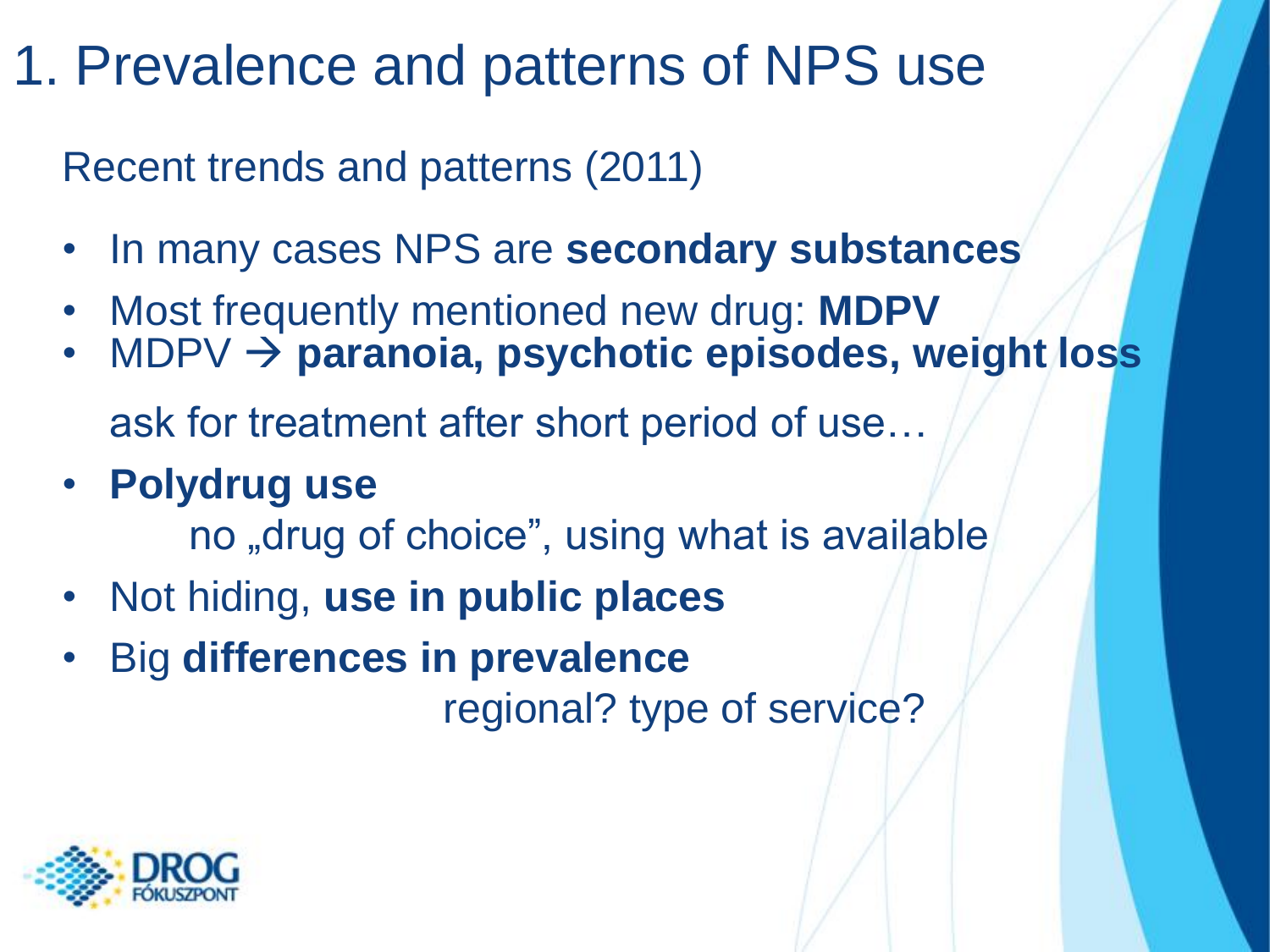- 2. Consequenses of the spread of NPS use for the treatment and care system
	- NPS are still the **most prominent phenomenon** for service providers

NEP ~ 80%, other sevices 15%-30% (estim.)

- Treatment demands relating to **heroin use dropped significantly**
- The usual workflow/practice was not appropriate
	- Lack of information…
	- More clients
	- Younger clients
	- Frequent crisis intervention (MDPV?)
- More intensive/new **partnerships** was necessary

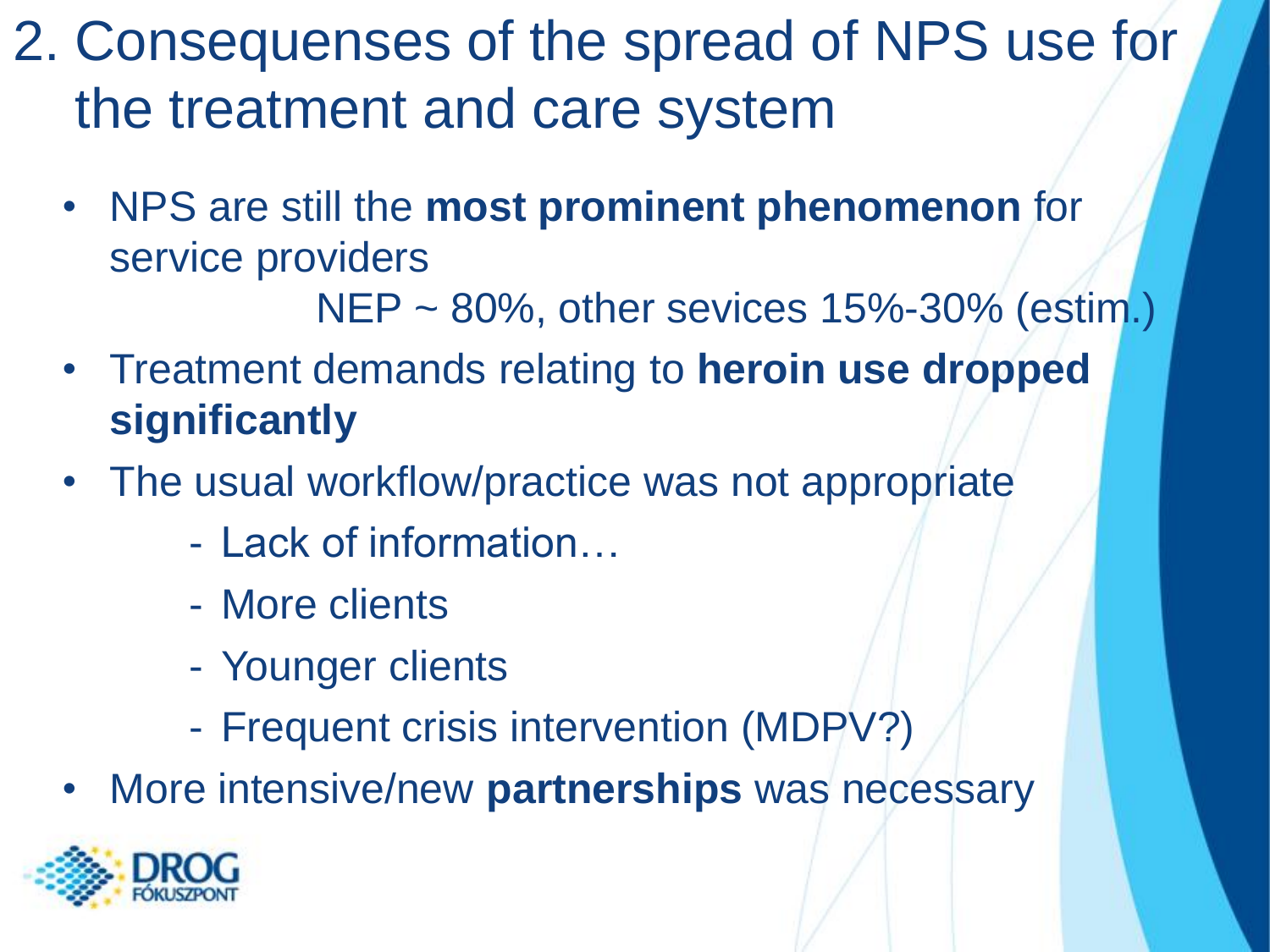### 3. Answers and recent changes of the control system

- 1. January 2011: mephedrone became illegal  $\rightarrow$  no real influence on demand, only on the supply side: **other designer drugs** appeared
- 1. January 2012: MDPV, methylone, 4-MEC, 4FMP and five sysnthetic cannabinoids were banned
- New regulation of new psychoactive substances came into effect on the 3rd of April 2012: "Schedule C"
	- lists **substances and compound groups**
	- Specifies the **processes**, appoints the responsible **bodies** for reporting, rapid assessement, scheduling and risk assessement

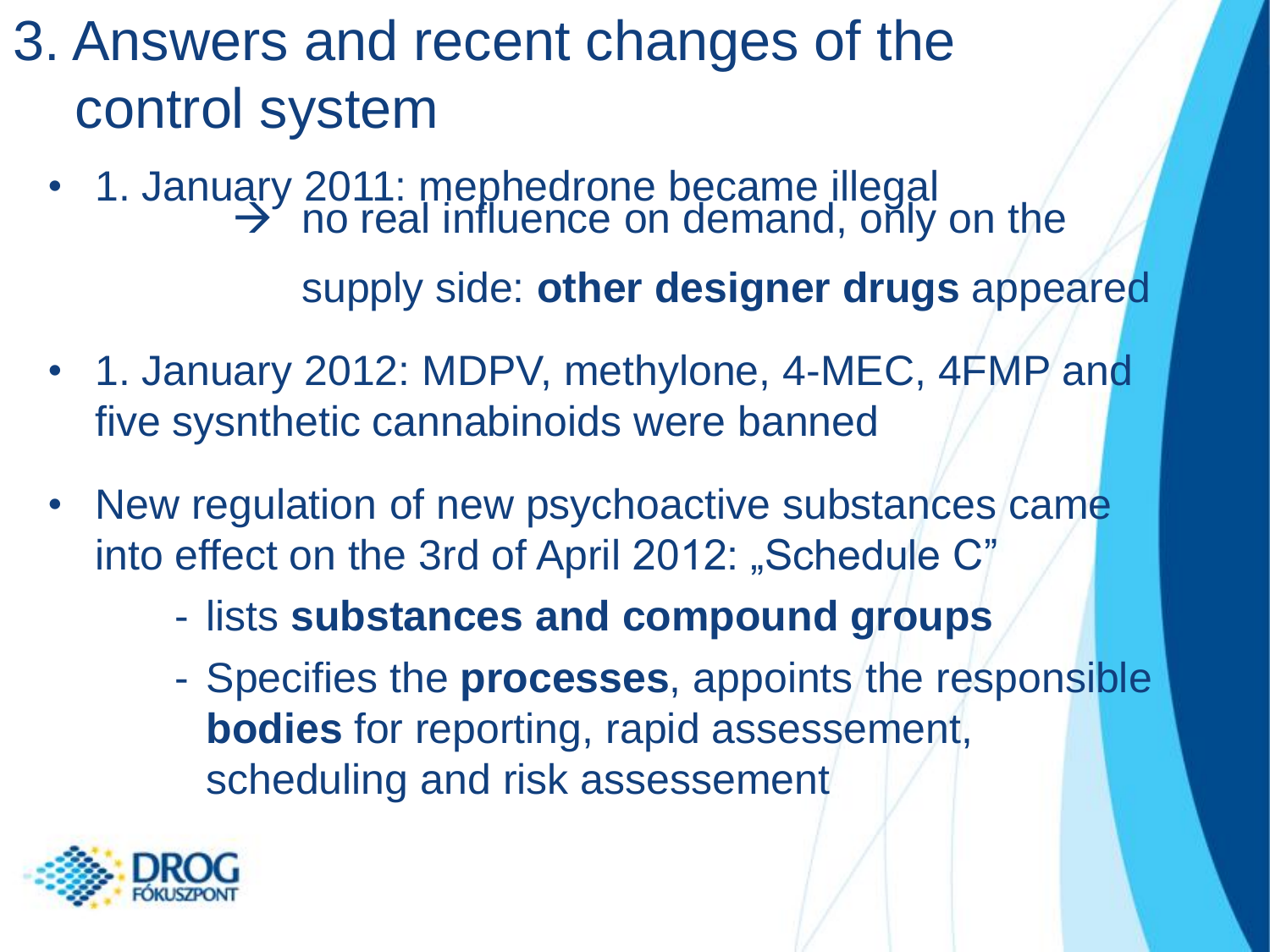## Thank you for your attention!

csak.robert@oek.antsz.hu www.drogfokuszpont.hu